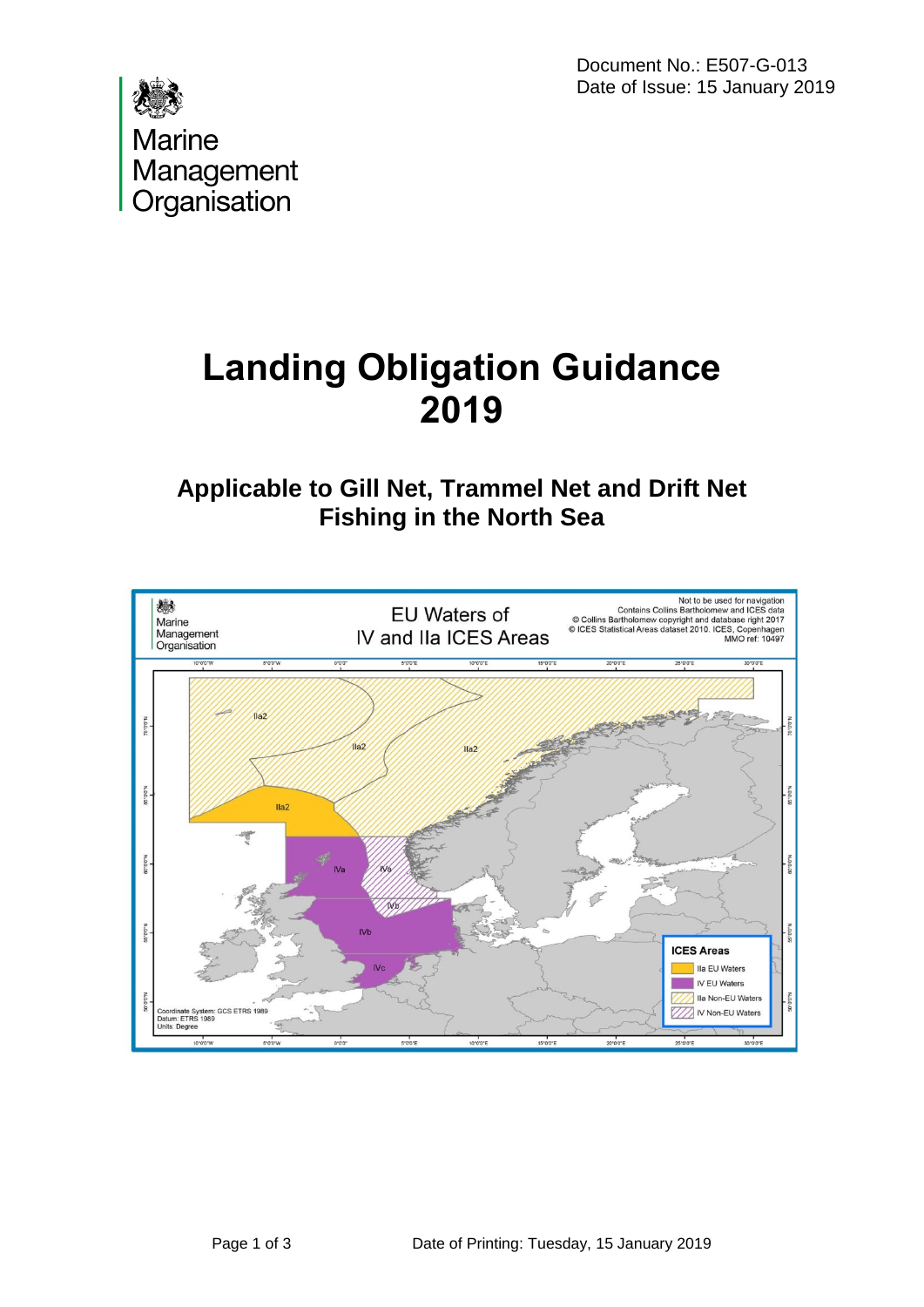| Marine       |
|--------------|
| Management   |
| Organisation |

### **Introduction**

This document needs to be read in conjunction with the Landing Obligation overview guidance document which explains the general rules. This document explains rules specific to Gill Net, Trammel Net and Drift Net Fishing in the North Sea in ICES Areas IIa and IV, but does not include Norwegian waters. Norwegian discard rules must be followed if fishing in Norwegian waters.

Please consult your local fisheries administration office for further information.

You must ensure that the following rules are complied with:

- 1. All catches of quota species must be kept on board, landed and counted against quota, except where the exemptions listed below apply.
- 2. All catches and discards must be recorded in your logbook.
- 3. Any fish returned to the sea under the exemptions described below must be kept in good condition in order to maximise their survival chances. This includes keeping them wet, handling them carefully and releasing them promptly.

#### **Survival Exemptions**

These exemptions allow you to discard fish under certain conditions based on the likelihood of a fish being able to survive being caught and returned to the sea.

You are permitted to discard certain species of fish provided you comply with the conditions specified in the table below:

| Fish Species you can<br><b>Discard</b> | <b>ICES Area</b> | <b>Conditions</b><br>(Type of Fishing Net) |
|----------------------------------------|------------------|--------------------------------------------|
| <b>Skates and Rays</b>                 | Ila and IV       | Gill, Trammel and Drift Nets               |
| Plaice (PLE)                           | IV               | <b>Gill and Trammel Nets</b>               |